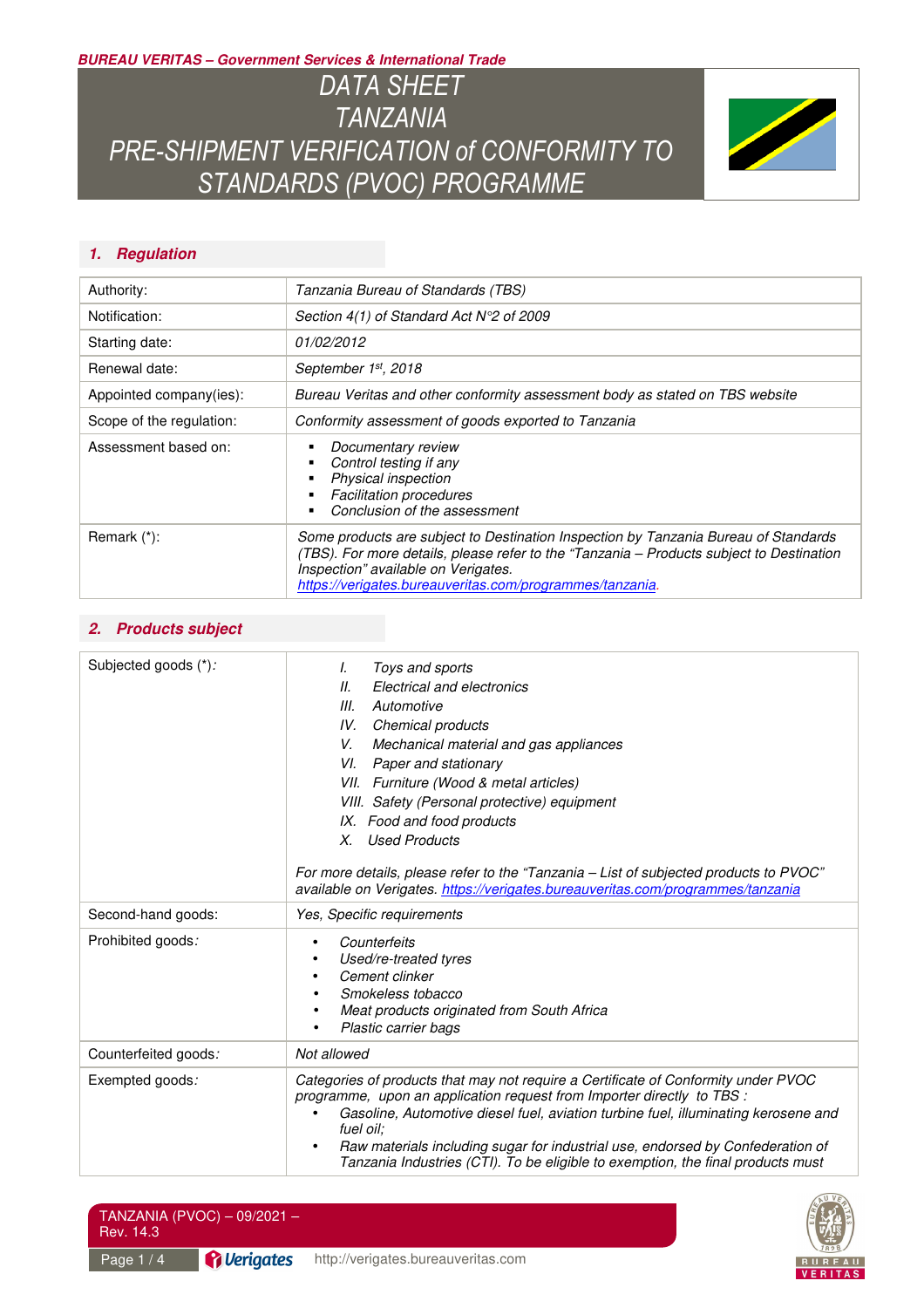*– DATA SHEET –* 

|                                            | have been certified by TBS under the TBS Mark Certification Scheme.<br>Assorted/consolidated goods for small traders;<br>$\bullet$<br>Mining products/equipment except for foods and protective gear;<br>Investors capital goods;<br>$\bullet$<br>Spare parts for use in industries to ensure good manufacturing of final products;<br>Materials for specific Government projects:<br>$\bullet$<br>EPZ (Export processing zones) destination;<br>$\bullet$<br>Charitable shipments that have received TBS exemption;<br>$\bullet$<br>Zanzibar destination: Imports made at a point of entry in the province of Zanzibar<br>shall be subject to the PVoC program of Zanzibar (See Zanzibar Data Sheet)<br>Products sent for repairs outside the country;<br>$\bullet$<br>EAC (East African community) manufactured and with certification mark of local<br>bureau of standard (UNBS, KEBS, TBS, BBN and RBS);<br>Male condoms. |
|--------------------------------------------|-------------------------------------------------------------------------------------------------------------------------------------------------------------------------------------------------------------------------------------------------------------------------------------------------------------------------------------------------------------------------------------------------------------------------------------------------------------------------------------------------------------------------------------------------------------------------------------------------------------------------------------------------------------------------------------------------------------------------------------------------------------------------------------------------------------------------------------------------------------------------------------------------------------------------------|
| Minimum value subject to the<br>programme: | N/A                                                                                                                                                                                                                                                                                                                                                                                                                                                                                                                                                                                                                                                                                                                                                                                                                                                                                                                           |

## **3. Technical requirement**

| Conformity requirements:     | Compliance of goods to applicable standards in priority order* shall be demonstrated with<br>conformity documents issued by accredited entities and/or testing.<br>* Applicable standards in priority order: Tanzanian standard (TZS), EAS standards, then<br>International standard (ISO, IEC, Codex Alimentarius UN ECE), then National standard,<br>then Manufacturer specification in the absence of TZS, EAS, international and national<br>standards applicable to the product. |
|------------------------------|---------------------------------------------------------------------------------------------------------------------------------------------------------------------------------------------------------------------------------------------------------------------------------------------------------------------------------------------------------------------------------------------------------------------------------------------------------------------------------------|
| National deviations:         | If electrical product intended to be connected to the mains (220V or 230V or 240V),<br>marking of the frequency shall include 50Hz (not applicable to lamps) and if provided, the<br>plug shall be UK type plug (squared pins).<br>Other kind of plugs could be accepted if provided with a 3 squared pins plug adapter.                                                                                                                                                              |
| Labelling requirements (*):  | All labelling of packaging of imports shall include English and / or Swahili. All food imports<br>with a limited shelf life shall have:<br>For food products with a shelf life of 9 months or more: at least 6 months of shelf<br>life remaining.<br>For food products with less than 9 months of shelf life: at least 75% shelf life<br>remaining from the date of expected arrival in Tanzania.                                                                                     |
| Other specific requirements: | No specific requirements                                                                                                                                                                                                                                                                                                                                                                                                                                                              |

# **4. Application**

| Applicant:             | Exporter or importer                                                                                                                                                                                                                                        |  |
|------------------------|-------------------------------------------------------------------------------------------------------------------------------------------------------------------------------------------------------------------------------------------------------------|--|
| Application name:      | Request for certificate (RFC) Form                                                                                                                                                                                                                          |  |
| Required documents:    | Final invoice<br>$\bullet$<br>Transport document (Bill of Lading/Air Way Bill/ CMR), if available<br>Conformity documents (test reports, quality certificates, analysis reports, etc.)<br>$\bullet$<br>provided by exporters, as per technical requirements |  |
| Required information:  | Declared FOB value<br>Declared HS codes according to EAC tariff book<br>٠                                                                                                                                                                                   |  |
| Application office(s): | Bureau Veritas offices (see contacts sheet on Verigates):<br>https://verigates.bureauveritas.com/programmes/tanzania                                                                                                                                        |  |

Page 2/4

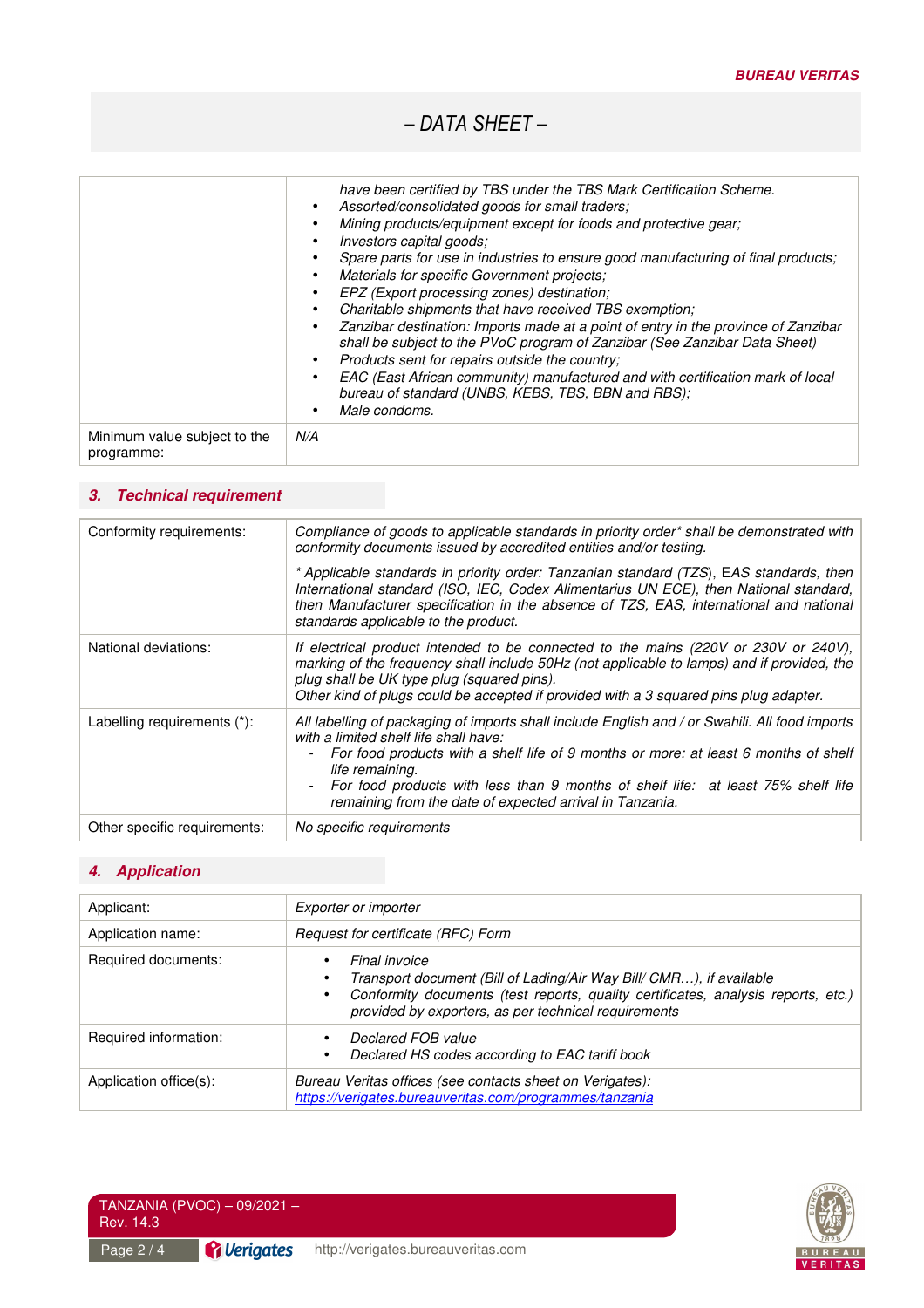#### **5. Control testing requirements**

| Applicable cases:    | Conformity document not available or not acceptable |
|----------------------|-----------------------------------------------------|
| Laboratory criteria: | ISO 17025 accredited laboratory                     |
| Testing:             | According to applicable standards                   |

#### **6. Physical inspection requirements**

| Scope of inspection:    | Review of markings as per applicable standard(s) and identification of products                                    |
|-------------------------|--------------------------------------------------------------------------------------------------------------------|
| Destination inspection: | For consignments with regulated goods below USD 5.000, importer might apply<br>for Destination Inspection with TBS |
| Witness of loading:     | Not required                                                                                                       |
| Seal of container:      | Not required                                                                                                       |
| Sampling:               | In case of control testing (see section 5 as above)                                                                |
| Type of report issued:  | Inspection report (IR)                                                                                             |

#### **7. Facilitation procedures**

- Route B Registration
- Route C Licensing

#### **8. Conclusion of the Assessment**

- Certificate of Conformity (CoC)
- Non Conformity Report (NCR)

#### **9. Fees**

#### Paid by Exporter

**Fees structure**:

- Route  $A 0.50$  % of FOB value of the goods imported
- Route  $B 0.45$  % of FOB value of the goods imported
- Route  $C 0.25$  % of FOB value of the goods imported

For all Routes, the minimum fee per shipment is USD 250 and the maximum fee USD 5,000.

The above fees cover the documentary verification and the physical inspections of the goods **but do not include**:

- Testing: to be quoted on a case by case basis
- Container sealing if required
- Product Registration
- Manufacture Licensing
- Re-inspection due to vain inspection
- Cost incurred by the Seller in presenting the goods for inspection and/or testing
- Other fees not mentioned above

#### **10. Contact**

See contact sheet for details on Verigates: https://verigates.bureauveritas.com/programmes/tanzania



| TANZANIA (PVOC) - 09/2021 -<br>Rev. 14.3 |                                  |                                    |
|------------------------------------------|----------------------------------|------------------------------------|
| Page $3/4$                               | <i><u><b>A</b></u></i> Verigates | http://verigates.bureauveritas.com |